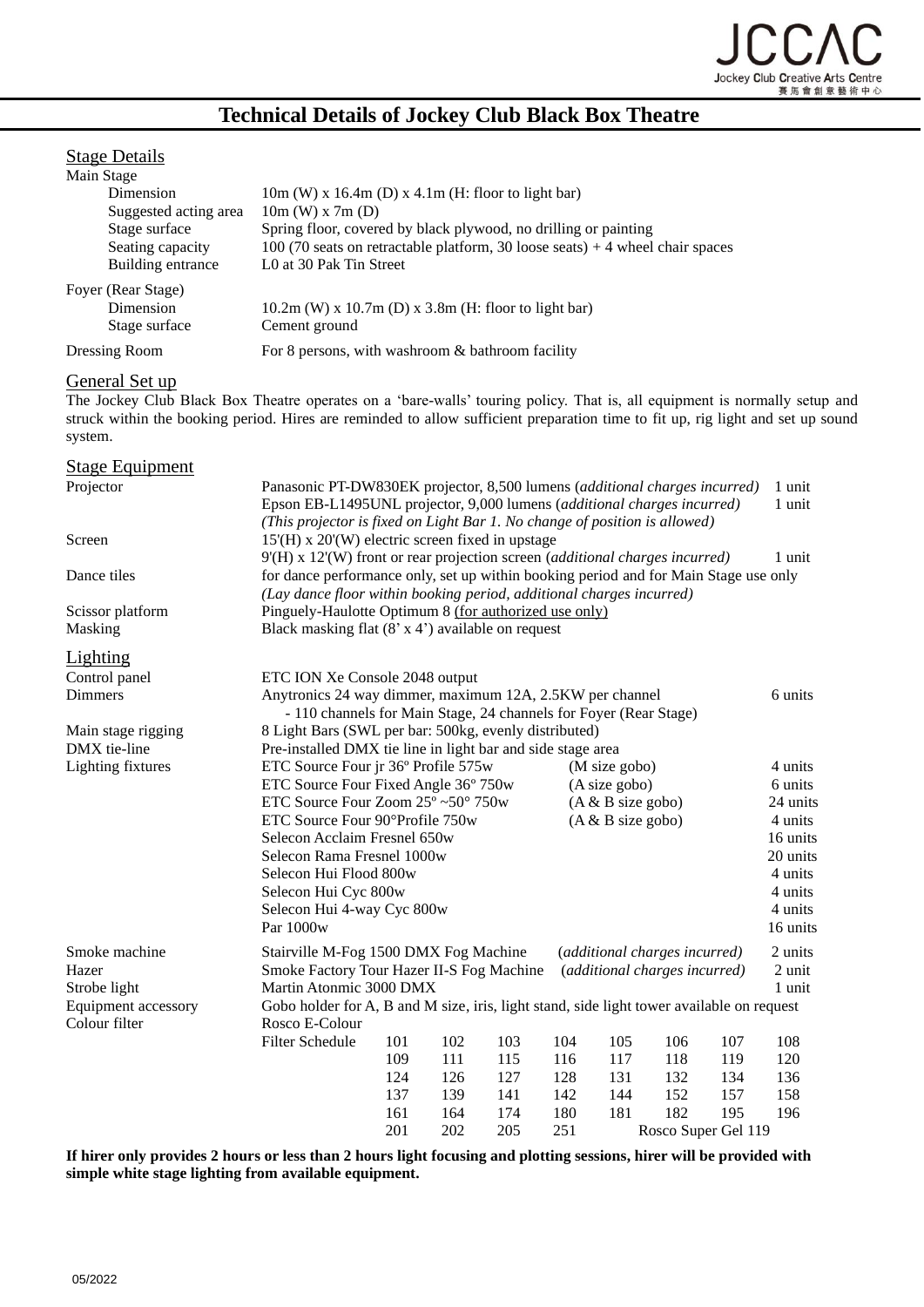

# Audio

| System                        |                                                                                         |                    |
|-------------------------------|-----------------------------------------------------------------------------------------|--------------------|
| Main stage                    | D&B Audiotechnik 12S Loundspeaker<br>Mackie C200 10" 2-way Speaker (for stage monitors) | 4 units<br>2 units |
|                               | Mackie SWA1801 18" Powered Subwoofer                                                    | 2 units            |
| Foyer (Rear Stage)            | Mackie S215 15" 2-way Speaker                                                           | 2 units            |
| Power amplifier               | Yamaha P2500S Dual Channels Amplifier                                                   | 6 units            |
| Main console                  | Analog: Mackie Pro FX16V2                                                               | 1 unit             |
|                               | Digital: MIDAS M32 (for authorized use only)                                            | 1 unit             |
| Accessory electronics         | DBX 2231 Graphic Equalizer/Limiter                                                      |                    |
| (Pre-aligned, not loose)      | Behringer DEQ2496 Ultra Curve Pro                                                       |                    |
|                               | Tascam MD-CD1                                                                           | 1 units            |
|                               | Pioneer DVD/CD Player                                                                   | 1 unit             |
| Microphone                    | Shure Beta 57A Handheld microphone                                                      | 2 units            |
|                               | Shure Beta 58 Handheld microphone                                                       | 2 units            |
|                               | Rode NT5                                                                                | 2 units            |
| (additional charges incurred) | Sennheiser ew 100 G3 Series (SKM100-835 G3 handheld transmitter)                        | 2 units            |
| (additional charges incurred) | Sennheiser ew 100 G3 Series (MKE 1-EW-3 Clip-on microphone, black)                      | 6 units            |
| Microphone tie-line           | 4 tie lines at both stage left and stage right                                          |                    |
|                               | 4 tie lines at both side stage and foyer area                                           |                    |

**For any event booking 1 session of "Performance", or involving band or music performance, and using in-house sound system or wireless microphones, hirer should additional book the "Full Scale of Sound Service" during "Rehearsal" and "Performance" sessions.**

### Communications

5 units of single channel intercom system to be shared for all technical needs, Stage Manager may call the cue at the control room.

Production desk can be set at the middle of the auditorium.

Close Circuit TV are installed at dressing room, side stage and audience entrance.

### Front of House

Tables, chairs and poster panels are available on request.

**Equipment available does vary slightly according to repair and maintenance. Check with the Venue Manager for any changes. Productions with a Lighting and Sound Designer should contact Venue Manager for equipment details and list.**

Venue Contact Jove Kwok Venue Manager Jockey Club Creative Arts Centre 30 Pak Tin Street, Shek Kip Mei, Kowloon Tel: 2319-2160 / 2353-1311 Fax: 2319-2656 Email: jovekwok@hkbu.edu.hk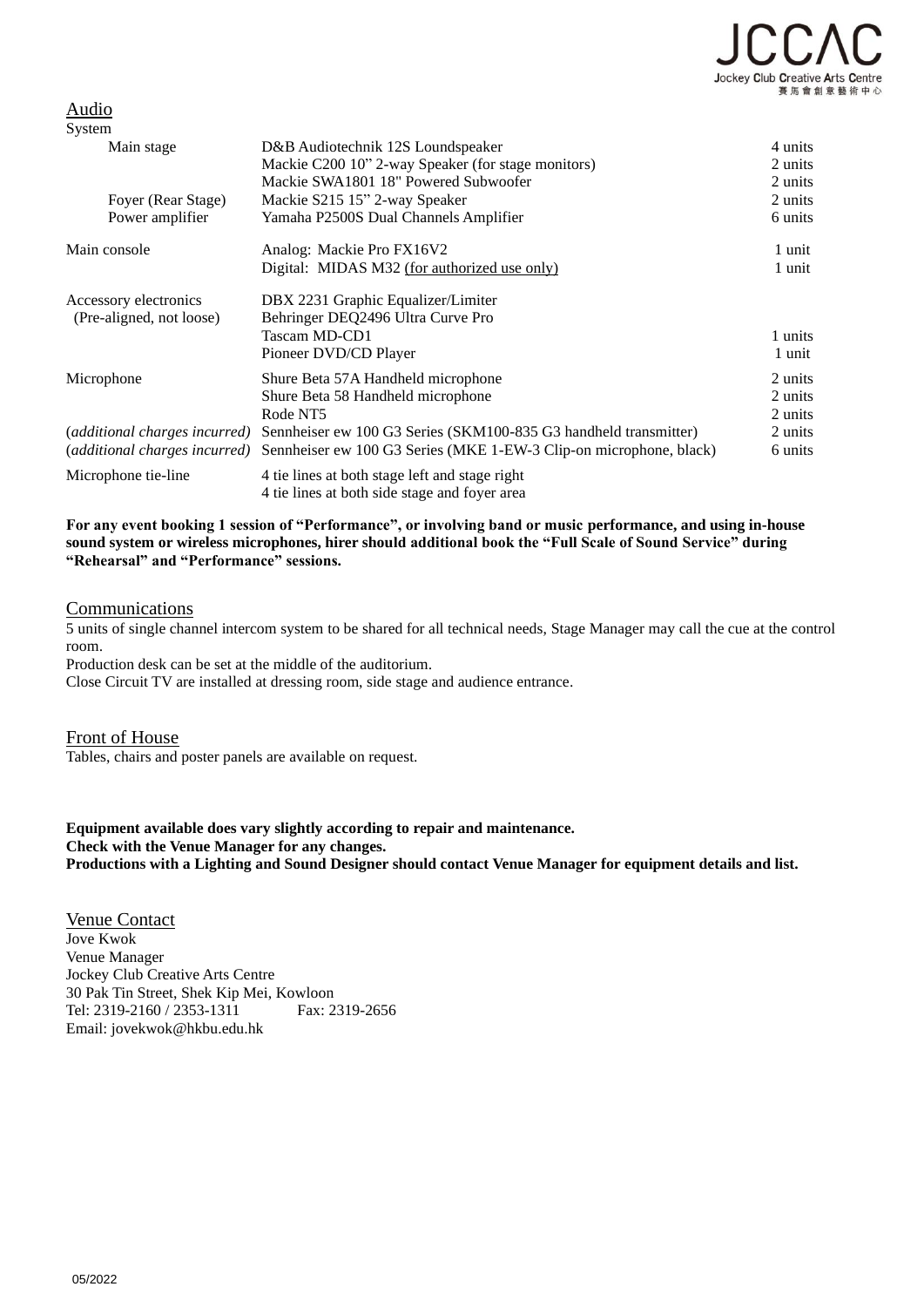

# **Jockey Club Black Box Theatre Operation Guide and Additional Service Charges**

# **Operation Guide:**

### **The venue will provide the following services:**

- 2 technicians will standby for light rig, focus or sound set up during set up session.
- $\blacksquare$ 1 technician will standby for lighting console operation during rehearsal and performance session.
- 3 ushers will standby for ushering service during performance session.
- Sound System should be operated by Black Box Theatre's hirer.
- No security guard or special cleaning service will be provided for the Black Box Theatre's hirer.

# **Use of Sound Recordings, Music Video and/ or Karaoke Videos**

JCCAC has got an agreement with Composers and Authors Society of Hong Kong (CASH). During normal situation of using of sound recordings, music video and/ or Karaoke video or live music performance, application of license from CASH is not necessary.

During playing CD, DVD or any other sound recordings (Recorded Music), JCCAC also has got an agreement with Hong Kong Recording Industry Alliance limited (HKRIA). During normal situation of using their sound recordings, music video and/ or Karaoke video, application of license from HKRIA is not necessary.

However, during other situations, Hirer should approach different copy right management organisations in order to get their approval in using such sound recordings before using in JCCAC.

Please contact directly with the following organisations for any enquiry about license of use of sound recordings.

Hong Kong Recordings Industry Alliance Limited (HKRIA) Address 22/F., Shanghai Industrial Investment Building, 48-62 Hennessy Road, Wanchai, Hong Kong Tel 2520-7000 Fax 2882-6897 Licensing [marketing@hkria.com](mailto:marketing@hkria.com) 

International Federation of the Phonographic Industry (Hong Kong Group) Limited (IFPI) Address Unit A, 18/F, Tower A, Billion Centre, No.1 Wang Kwong Road, Kowloon Bay, Kowloon. Tel 2861-4318 Fax 2866-6859 Email enquiry@ifpihk.org